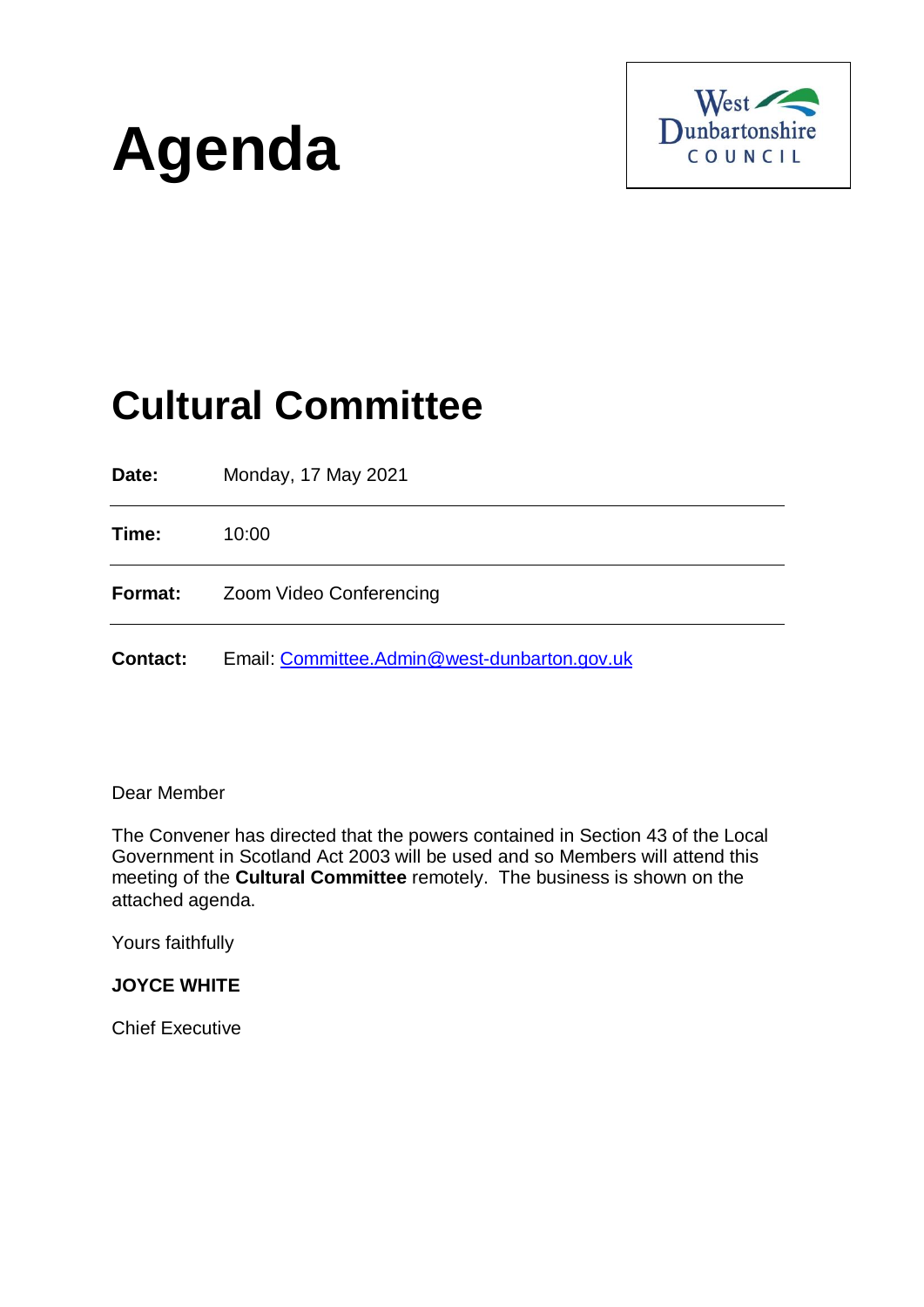Distribution:-

Bailie Denis Agnew (Chair) Provost William Hendrie Councillor Jonathan McColl (Vice Chair) Councillor John Millar Councillor Brian Walker

Chief Executive Chief Officers

Date of issue: 4 May 2021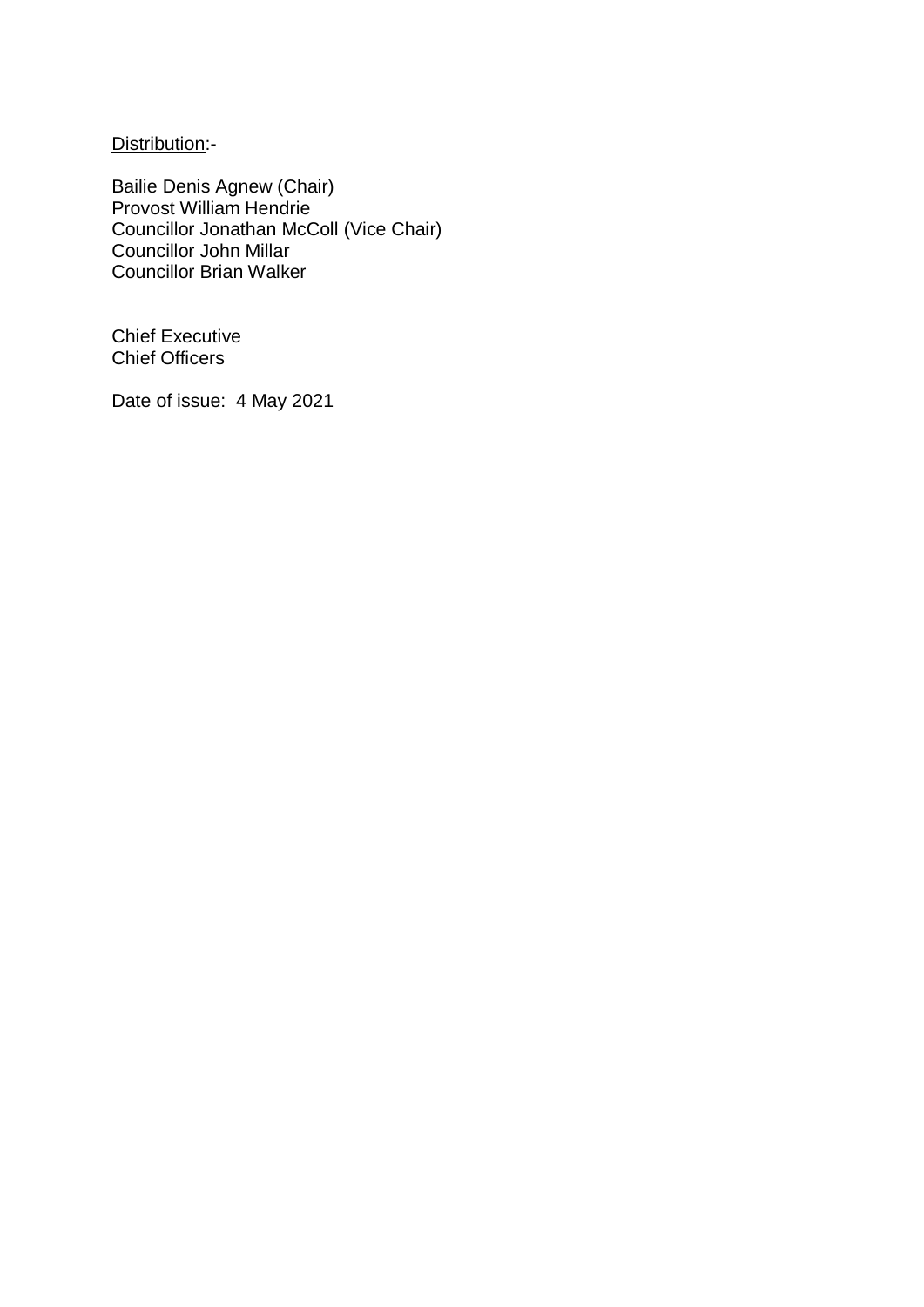#### **CULTURAL COMMITTEE**

# **MONDAY, 17 MAY 2021**

# **AGENDA**

# **1 APOLOGIES**

#### **2 DECLARATIONS OF INTEREST**

Members are invited to declare if they have an interest in the item of business on this agenda and the reasons for such declarations.

# **3 MINUTES OF PREVIOUS MEETINGS 3 - x**

Submit for approval as correct records, the Minutes of Meetings of the Cultural Committee held on:-

- (a) 1 February 2021 (Special); and
- (b) 29 March 2021 (Ordinary)

#### **4 OPEN FORUM**

The Committee is asked to note that no open forum questions have been submitted by members of the public.

# **5 TOWN TWINNING AND 80TH ANNIVERSARY OF CLYDEBANK To follow BLITZ - UPDATE**

Submit report by the Chief Officer – Regulatory & Regeneration on the above.

# **6 A DEDICATED MUSEUM ON CLYDEBANK'S HISTORY AND LEGACY**

With reference to the Minutes of Meeting of the Cultural Committee held on 25 November 2019, there will be a verbal update by the Chief Officer – Citizen, Culture & Facilities in relation to this standing item of business.